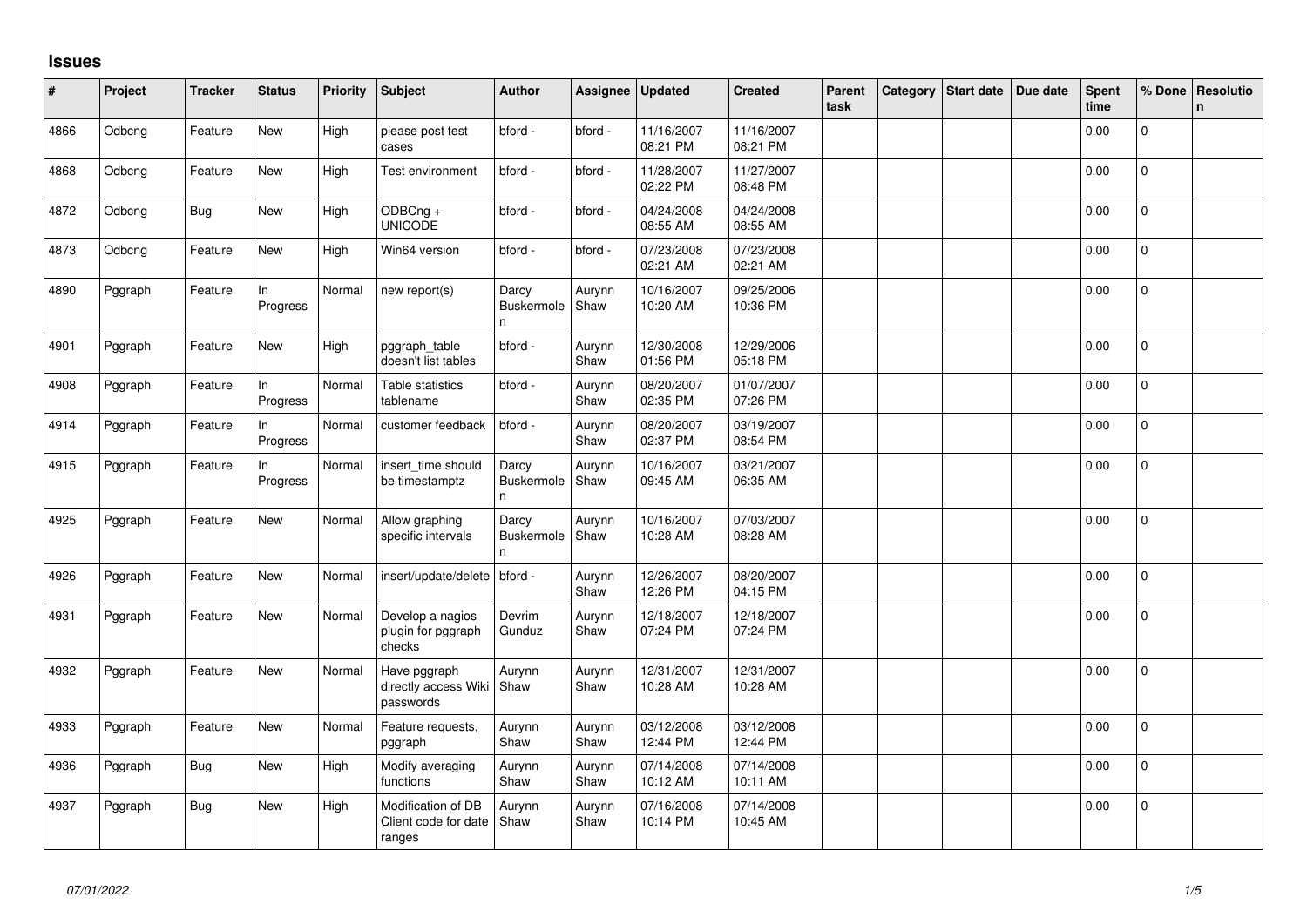| $\#$ | Project | <b>Tracker</b> | <b>Status</b>  | <b>Priority</b> | <b>Subject</b>                                                 | <b>Author</b>     | Assignee          | <b>Updated</b>         | <b>Created</b>         | Parent<br>task | Category | <b>Start date</b> | Due date  | <b>Spent</b><br>time | % Done         | <b>Resolutio</b><br>$\mathbf n$ |
|------|---------|----------------|----------------|-----------------|----------------------------------------------------------------|-------------------|-------------------|------------------------|------------------------|----------------|----------|-------------------|-----------|----------------------|----------------|---------------------------------|
| 4940 | Pggraph | <b>Bug</b>     | New            | High            | Remove prefixes                                                | Aurynn<br>Shaw    | Aurynn<br>Shaw    | 07/14/2008<br>11:05 AM | 07/14/2008<br>11:05 AM |                |          |                   |           | 0.00                 | $\mathbf 0$    |                                 |
| 4943 | Pggraph | Bug            | <b>New</b>     | Low             | <b>Future Planning</b><br>and Ideas                            | Aurynn<br>Shaw    | Aurynn<br>Shaw    | 07/16/2008<br>10:14 PM | 07/14/2008<br>11:32 AM |                |          |                   |           | 0.00                 | $\mathbf 0$    |                                 |
| 4945 | Pggraph | Bug            | New            | High            | Force all graphs to<br>abort if non-specific<br>data specified | Aurynn<br>Shaw    | Aurynn<br>Shaw    | 07/16/2008<br>10:14 PM | 07/15/2008<br>03:32 PM |                |          |                   |           | 0.00                 | $\mathbf{0}$   |                                 |
| 4947 | Pggraph | <b>Bug</b>     | <b>New</b>     | High            | Do testing of data<br>arrays                                   | Aurynn<br>Shaw    | Aurynn<br>Shaw    | 07/16/2008<br>09:01 PM | 07/16/2008<br>09:01 PM |                |          |                   |           | 0.00                 | $\mathbf{0}$   |                                 |
| 4948 | Pggraph | <b>Bug</b>     | New            | High            | in pggraph_table,<br>prevent crash if no<br>tables present     | Aurynn<br>Shaw    | Aurynn<br>Shaw    | 07/16/2008<br>09:42 PM | 07/16/2008<br>09:42 PM |                |          |                   |           | 0.00                 | 0              |                                 |
| 4949 | Pggraph | <b>Bug</b>     | <b>New</b>     | High            | Document<br>behaviour                                          | Aurynn<br>Shaw    | Aurynn<br>Shaw    | 07/21/2008<br>10:44 AM | 07/17/2008<br>04:59 PM |                |          |                   |           | 0.00                 | $\Omega$       |                                 |
| 4950 | Pggraph | Bug            | New            | High            | Write unit tests                                               | Aurynn<br>Shaw    | Aurynn<br>Shaw    | 07/17/2008<br>05:02 PM | 07/17/2008<br>05:02 PM |                |          |                   |           | 0.00                 | $\mathbf 0$    |                                 |
| 4951 | Pggraph | Bug            | New            | High            | Document date<br>range behaviour                               | Aurynn<br>Shaw    | Aurynn<br>Shaw    | 07/21/2008<br>10:44 AM | 07/21/2008<br>10:38 AM |                |          |                   |           | 0.00                 | 0              |                                 |
| 4952 | Pggraph | Bug            | New            | High            | Help interface                                                 | Aurynn<br>Shaw    | Aurynn<br>Shaw    | 07/21/2008<br>10:40 AM | 07/21/2008<br>10:40 AM |                |          |                   |           | 0.00                 | $\mathbf 0$    |                                 |
| 4954 | Pggraph | <b>Bug</b>     | New            | High            | pggraph clients                                                | Aurynn<br>Shaw    | Aurynn<br>Shaw    | 07/25/2008<br>07:59 AM | 07/25/2008<br>07:59 AM |                |          |                   |           | 0.00                 | $\mathbf{0}$   |                                 |
| 4956 | Pggraph | Bug            | <b>New</b>     | High            | dbrollup.py needs<br>to support pggraph<br>2.2                 | Aurynn<br>Shaw    | Aurynn<br>Shaw    | 07/25/2008<br>08:02 AM | 07/25/2008<br>08:02 AM |                |          |                   |           | 0.00                 | $\overline{0}$ |                                 |
| 4958 | Pggraph | Bug            | New            | High            | Fix the "Help I have<br>no data" problem<br>with pggraph.      | Aurynn<br>Shaw    | Aurynn<br>Shaw    | 07/25/2008<br>11:37 AM | 07/25/2008<br>11:37 AM |                |          |                   |           | 0.00                 | $\mathbf 0$    |                                 |
| 4959 | Pggraph | Bug            | New            | High            | Upgrade all present<br>pggraph clients to<br>pggraph_2_2       | Aurynn<br>Shaw    | Aurynn<br>Shaw    | 07/28/2008<br>08:07 AM | 07/28/2008<br>08:07 AM |                |          |                   |           | 0.00                 | $\mathbf{0}$   |                                 |
| 4960 | Pggraph | <b>Bug</b>     | <b>New</b>     | High            | pg error of<br>pggraph_2_2                                     | Devrim<br>Gunduz  | Aurynn<br>Shaw    | 12/30/2008<br>09:09 AM | 12/30/2008<br>09:09 AM |                |          |                   |           | 0.00                 | $\Omega$       |                                 |
| 4967 | PL/php  | Feature        | In<br>Progress | Normal          | Redesign memory<br>handling                                    | Álvaro<br>Herrera |                   | 05/21/2011<br>04:50 PM | 11/16/2005<br>05:31 PM |                |          |                   |           | 0.00                 | $\mathbf 0$    |                                 |
| 4972 | PL/php  | <b>Bug</b>     | In<br>Progress | Normal          | array $PHP \lt\gt Pg$<br>conversion is<br>broken               | Álvaro<br>Herrera |                   | 05/21/2011<br>04:50 PM | 11/23/2005<br>11:48 AM |                |          |                   |           | 0.00                 | $\mathbf{0}$   |                                 |
| 4979 | PL/php  | Feature        | In<br>Progress | Normal          | Add support for<br>IN/OUT parameters   Herrera                 | Álvaro            | Alexey<br>Klyukin | 09/14/2011<br>11:21 AM | 12/05/2005<br>07:37 AM |                |          |                   | 09/13/201 | 0.00                 | 0              |                                 |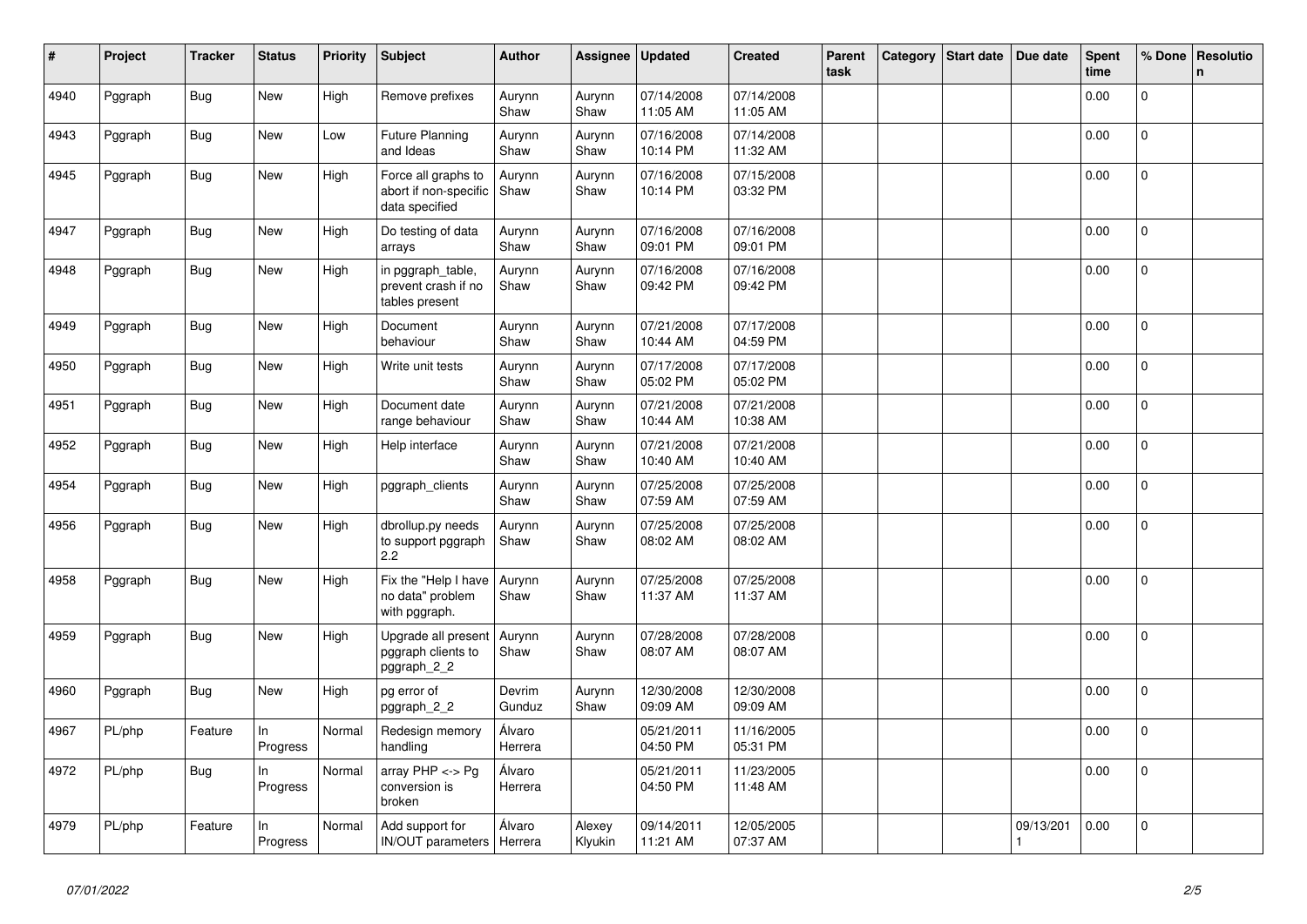| $\vert$ # | Project      | <b>Tracker</b>  | <b>Status</b>  | <b>Priority</b> | <b>Subject</b>                                                                                               | <b>Author</b>          | Assignee          | <b>Updated</b>         | <b>Created</b>         | Parent<br>task | Category | Start date                  | Due date                    | <b>Spent</b><br>time | % Done       | <b>Resolutio</b><br>n |
|-----------|--------------|-----------------|----------------|-----------------|--------------------------------------------------------------------------------------------------------------|------------------------|-------------------|------------------------|------------------------|----------------|----------|-----------------------------|-----------------------------|----------------------|--------------|-----------------------|
| 4984      | PL/php       | Feature         | ln<br>Progress | Normal          | Composite Type<br>Argument as table                                                                          | bford -                |                   | 05/21/2011<br>04:50 PM | 12/15/2005<br>03:38 AM |                |          |                             |                             | 0.00                 | $\Omega$     |                       |
| 4993      | Simpycity    | Bug             | New            | High            | Finish docs                                                                                                  | Aurynn<br>Shaw         | Aurynn<br>Shaw    | 11/25/2008<br>11:31 AM | 11/25/2008<br>11:31 AM |                |          |                             |                             | 0.00                 | $\mathbf 0$  |                       |
| 5000      | Simpycity    | <b>Bug</b>      | New            | Urgent          | <b>Automatic Rollback</b><br>Fix.                                                                            | Lacey<br>Powers        | Aurynn<br>Shaw    | 04/29/2009<br>11:22 AM | 04/29/2009<br>11:22 AM |                |          |                             |                             | 0.00                 | $\mathbf{0}$ |                       |
| 5225      | PL/php       | <b>Bug</b>      | <b>New</b>     | Normal          | Unable to build<br>PL/php on OS X<br>(PHP 5.3)                                                               | Alexey<br>Klyukin      | Alexey<br>Klyukin | 05/27/2011<br>05:05 AM | 06/29/2010<br>05:25 AM |                |          | 06/29/201<br>0              |                             | 0.00                 | $\Omega$     |                       |
| 5235      | PL/php       | Feature         | New            | Normal          | SPI Object and not<br>function                                                                               | Moisés P.<br>Sena      |                   | 07/29/2010<br>10:48 AM | 07/29/2010<br>10:48 AM |                |          | 07/29/201<br>0              |                             | 0.00                 | $\Omega$     |                       |
| 5236      | PL/php       | Feature         | New            | Normal          | pg_raise to PHP<br>Object                                                                                    | Moisés P.<br>Sena      |                   | 07/29/2010<br>11:08 AM | 07/29/2010<br>11:07 AM |                |          | 07/29/201<br>$\Omega$       |                             | 0.00                 | $\mathbf{0}$ |                       |
| 5255      | PL/php       | <b>Bug</b>      | New            | Normal          | support<br><b>TRUNCATE</b><br>triggers                                                                       | Álvaro<br>Herrera      |                   | 05/21/2011<br>04:29 PM | 05/21/2011<br>04:29 PM |                |          | 05/21/201                   |                             | 0.00                 | 0            |                       |
| 5256      | PL/php       | Discussio<br>n. | New            | Normal          | Creating a PL/php<br>distribution                                                                            | Joshua<br><b>Drake</b> |                   | 05/26/2011<br>01:44 PM | 05/21/2011<br>06:36 PM |                |          | 05/21/201                   |                             | 0.00                 | $\mathbf 0$  |                       |
| 5257      | postgres.js  | Support         | New            | Normal          | method to catch<br>error on<br>connection?                                                                   | Rick<br>Harding        |                   | 05/26/2011<br>09:15 AM | 05/26/2011<br>09:15 AM |                |          | 05/26/201                   |                             | 0.00                 | $\Omega$     |                       |
| 5258      | PL/php       | Bug             | New            | Normal          | Get rid of the<br>trusted PL/PHP                                                                             | Alexey<br>Klyukin      |                   | 05/27/2011<br>05:43 AM | 05/27/2011<br>05:43 AM |                |          | 05/27/201                   |                             | 0.00                 | 0            |                       |
| 5259      | PL/php       | Feature         | New            | Normal          | Add support for<br>anonymous DO<br>blocks.                                                                   | Alexey<br>Klyukin      |                   | 05/27/2011<br>05:52 AM | 05/27/2011<br>05:52 AM |                |          | 05/27/201                   |                             | 0.00                 | 0            |                       |
| 5260      | PL/php       | Bug             | New            | High            | The function could<br>not return varchar<br>string -- When<br>there is function<br>definition in<br>includes | anthony<br>chen        |                   | 11/04/2011<br>08:57 AM | 11/02/2011<br>11:16 PM |                |          | 11/02/201                   | 11/11/201                   | 0.00                 | 0            |                       |
| 5263      | pitrtools    | Discussio<br>n. | New            | Normal          | PITRTools ini<br>configuration files<br>are too complex                                                      | Alexey<br>Klyukin      | Alexey<br>Klyukin | 05/22/2013<br>05:41 AM | 09/17/2012<br>04:03 AM |                |          | 09/17/201<br>$\overline{c}$ | 09/30/201<br>$\overline{2}$ | 0.00                 | $\mathbf{0}$ |                       |
| 5265      | pitrtools    | Feature         | New            | Normal          | Avoid the need to<br>manually edit<br>postgresgl.conf<br>files                                               | Alexey<br>Klyukin      | Alexey<br>Klyukin | 05/22/2013<br>05:40 AM | 09/17/2012<br>04:13 AM |                |          | 09/17/201<br>$\overline{c}$ | 09/30/201<br>$\overline{2}$ | 0.00                 | $\mathbf 0$  |                       |
| 5291      | postgres fdw | Bug             | New            | Normal          | Great watches at<br>cut-prices                                                                               | Jkawasaki <sub>`</sub> |                   | 04/11/2014<br>07:30 AM | 04/11/2014<br>07:30 AM |                |          |                             |                             | 0.00                 | $\Omega$     |                       |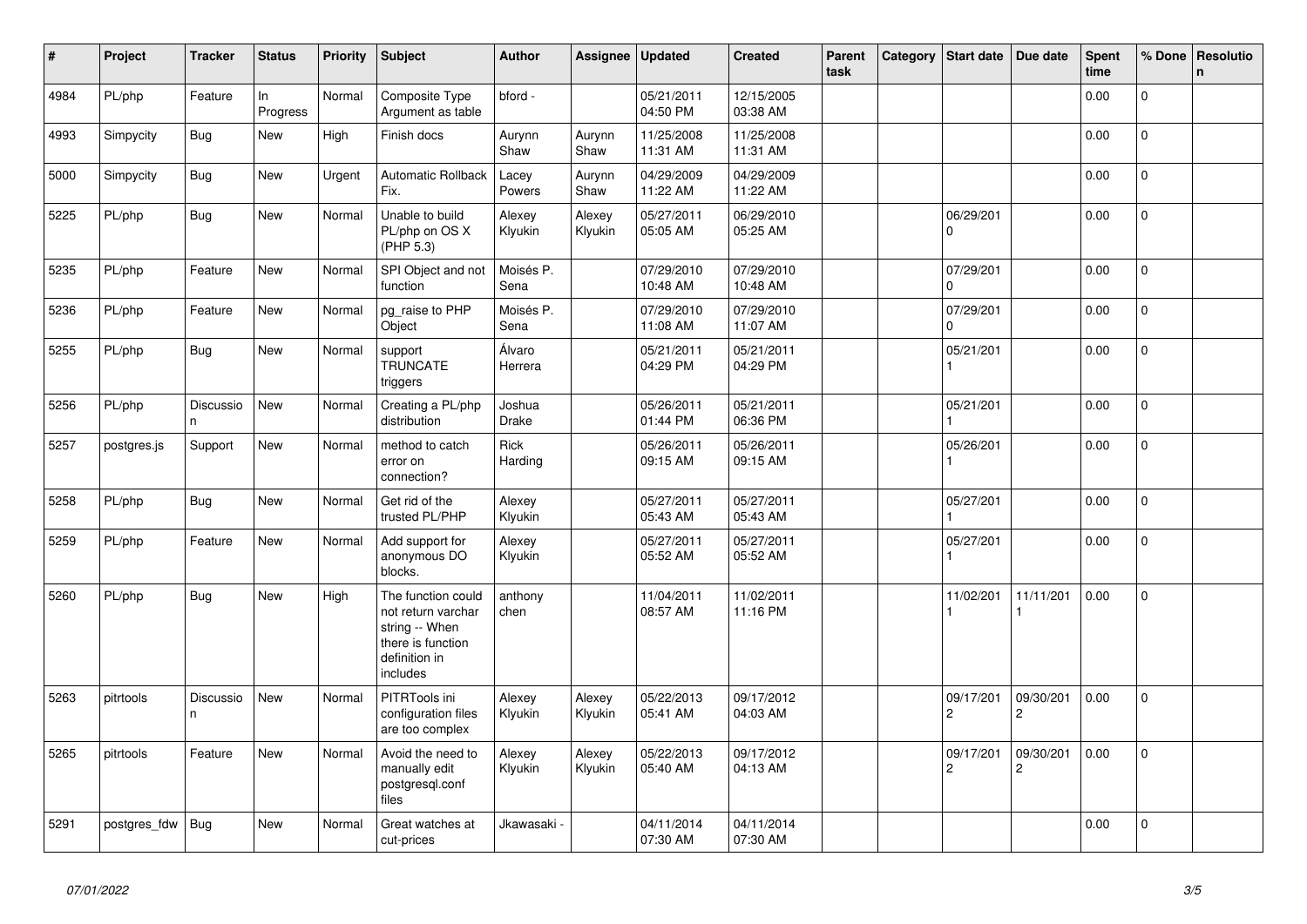| #    | Project             | <b>Tracker</b> | <b>Status</b>  | <b>Priority</b> | <b>Subject</b>                                                               | <b>Author</b>             | Assignee          | <b>Updated</b>         | <b>Created</b>         | Parent<br>task | Category Start date | Due date       | <b>Spent</b><br>time | % Done              | Resolutio<br>n |
|------|---------------------|----------------|----------------|-----------------|------------------------------------------------------------------------------|---------------------------|-------------------|------------------------|------------------------|----------------|---------------------|----------------|----------------------|---------------------|----------------|
| 5292 | postgres_fdw        | Bug            | New            | Normal          | [SPAM] Good<br>shoes good prices                                             | Ladyregina                |                   | 04/11/2014<br>02:06 PM | 04/11/2014<br>02:06 PM |                |                     |                | 0.00                 | 0                   |                |
| 5301 | postgres_fdw        | Bug            | New            | Normal          | My husband loves<br>Jacob & Co                                               | Postgres<br>fdw           |                   | 05/08/2014<br>03:17 AM | 05/08/2014<br>03:17 AM |                |                     |                | 0.00                 | 0                   |                |
| 5303 | postgres_fdw        | Bug            | New            | Normal          | [SPAM] Good<br>shoes good prices                                             | Alvherre -                |                   | 05/11/2014<br>09:24 AM | 05/11/2014<br>09:24 AM |                |                     |                | 0.00                 | 0                   |                |
| 5306 | pitrtools           | Feature        | Feedback       | Normal          | Reimplementation<br>of queue                                                 | Joshua A.<br><b>Drake</b> | Joshua<br>Drake   | 11/13/2014<br>10:12 AM | 05/13/2014<br>12:58 PM |                | 05/13/201<br>4      |                | 0.00                 | 0                   |                |
| 5312 | postgres_fdw        | <b>Bug</b>     | New            | Normal          | AutoDesk Users                                                               | Kina<br>Lawrence          |                   | 03/09/2015<br>07:36 AM | 03/09/2015<br>07:36 AM |                |                     |                | 0.00                 | $\Omega$            |                |
| 5315 | pitrtools           | Feature        | New            | Normal          | cmd_standby: Data<br>Directory vs.<br>Configuration<br>Directory?            | Michael<br>Vitale         | Michael<br>Vitale | 05/14/2015<br>03:57 PM | 05/14/2015<br>03:57 PM |                | 05/14/201<br>5      |                | 0.00                 | $\overline{0}$      |                |
| 5316 | postgres_fdw        | Bug            | <b>New</b>     | Normal          | (no subject)                                                                 | Julieta<br>Clubb          |                   | 01/18/2016<br>04:11 AM | 01/18/2016<br>04:11 AM |                |                     |                | 0.00                 | $\overline{0}$      |                |
| 5317 | postgres_fdw        | Bug            | New            | Normal          | Jonie Bittenbender                                                           | Jonie<br>Bittenbende      |                   | 01/26/2016<br>10:56 PM | 01/26/2016<br>10:56 PM |                |                     |                | 0.00                 | 0                   |                |
| 5318 | postgres_fdw        | Bug            | New            | Normal          | C-Level, VP-Level,<br>Directors and<br><b>Manager Contacts</b>               | <b>Tatum Lau</b>          |                   | 06/08/2016<br>07:52 AM | 06/08/2016<br>07:52 AM |                |                     |                | 0.00                 | $\Omega$            |                |
| 5321 | postgresql-sn<br>ap | Task           | New            | Normal          | Make postgres a<br>systemd daemon                                            | Ivan<br>Lezhnjov          |                   | 10/28/2016<br>06:34 AM | 10/28/2016<br>06:34 AM |                | 10/28/201<br>6      |                | 0.00                 | $\Omega$            |                |
| 5326 | postgres_fdw        | Bug            | New            | Normal          | <b>Ubuntu Users</b><br><b>Email List</b>                                     | Melony<br>Scheid          |                   | 11/15/2016<br>07:03 AM | 11/15/2016<br>07:03 AM |                |                     |                | 0.00                 | 0                   |                |
| 5327 | postgresql-sn<br>ap | Feature        | In<br>Progress | Normal          | New snap<br>packages to be<br>created                                        | Joshua<br>Drake           | Ivan<br>Lezhnjov  | 12/13/2016<br>08:36 AM | 12/09/2016<br>07:11 AM |                | 12/09/201<br>6      |                | 0.00                 | 40                  |                |
| 5328 | pitrtools           | Bug            | New            | High            | threaded_rsync.py:<br>--delete-excluded<br>causes all files to<br>be deleted | Eric<br>Worden            |                   | 01/17/2017<br>10:48 AM | 01/17/2017<br>10:48 AM |                | 01/17/201           |                | 0.00                 | 0                   |                |
| 5331 | postgresql-sn       | Bug            | New            | Normal          | PgBackRest                                                                   | Joshua<br>Drake           |                   | 02/10/2017<br>09:56 AM | 02/10/2017<br>09:56 AM |                |                     |                | 0.00                 | 0                   |                |
| 5339 | postgresql-sn<br>ap | Task           | New            | Normal          | Explore tracks<br>feature                                                    | Ivan<br>Lezhnjov          | Ivan<br>Lezhnjov  | 06/09/2017<br>03:47 AM | 06/09/2017<br>03:47 AM |                | 06/09/201           | 06/16/201<br>7 | 0.00                 | $\mathbf{0}$        |                |
| 5340 | postgresql-sn<br>ap | Task           | New            | Normal          | Change package<br>name                                                       | Ivan<br>Lezhnjov          | Ivan<br>Lezhnjov  | 08/02/2017<br>11:44 PM | 08/02/2017<br>11:44 PM |                | 08/02/201<br>7      | 08/04/201<br>7 | 0.00                 | $\mathsf{O}\xspace$ |                |
| 5345 | postgres_fdw Bug    |                | New            | Normal          | Follow-up                                                                    | Karen<br>Edwards          |                   | 11/28/2017<br>03:16 PM | 11/28/2017<br>03:16 PM |                |                     |                | 0.00                 | 0                   |                |